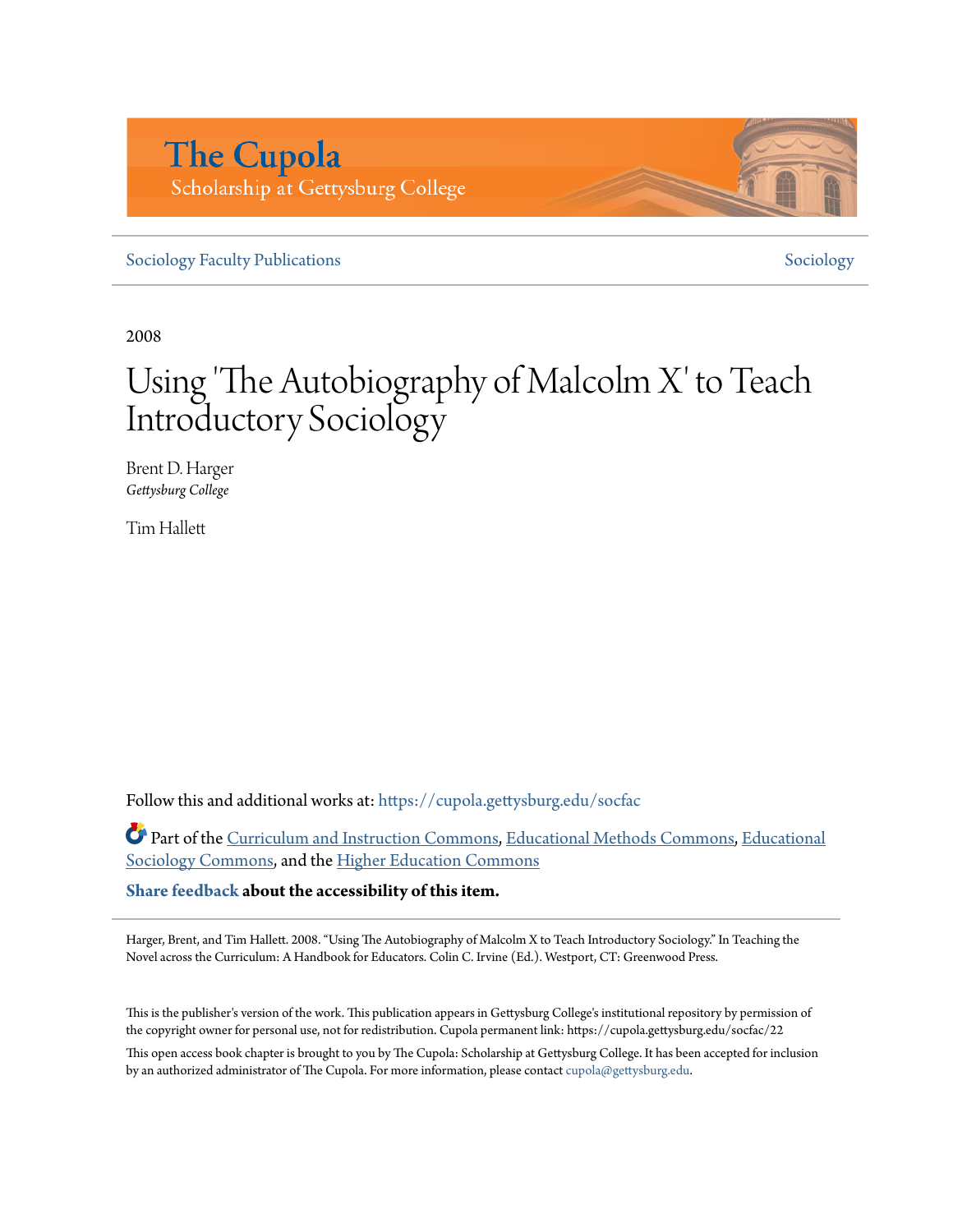# Using 'The Autobiography of Malcolm X' to Teach Introductory Sociology

# **Abstract**

In this chapter, we make the case for using The Autobiography of Malcolm X to teach introductory sociology classes. While The Autobiography of Malcolm X is an autobiography and not a novel, we summarize the literature on using novels in sociology and compare this literature to our own experiences using autobiographies in the classroom. We then describe how autobiographies are particularly helpful for introducing students to the concept of the ''sociological imagination'' before highlighting this with an in-class exercise. Finally, we discuss student feedback and some of the drawbacks to using autobiographies and the extent to which these drawbacks can be mitigated. [*excerpt*]

# **Keywords**

Malcolm X, sociology, education, learning techniques

# **Disciplines**

Curriculum and Instruction | Education | Educational Methods | Educational Sociology | Higher Education | Sociology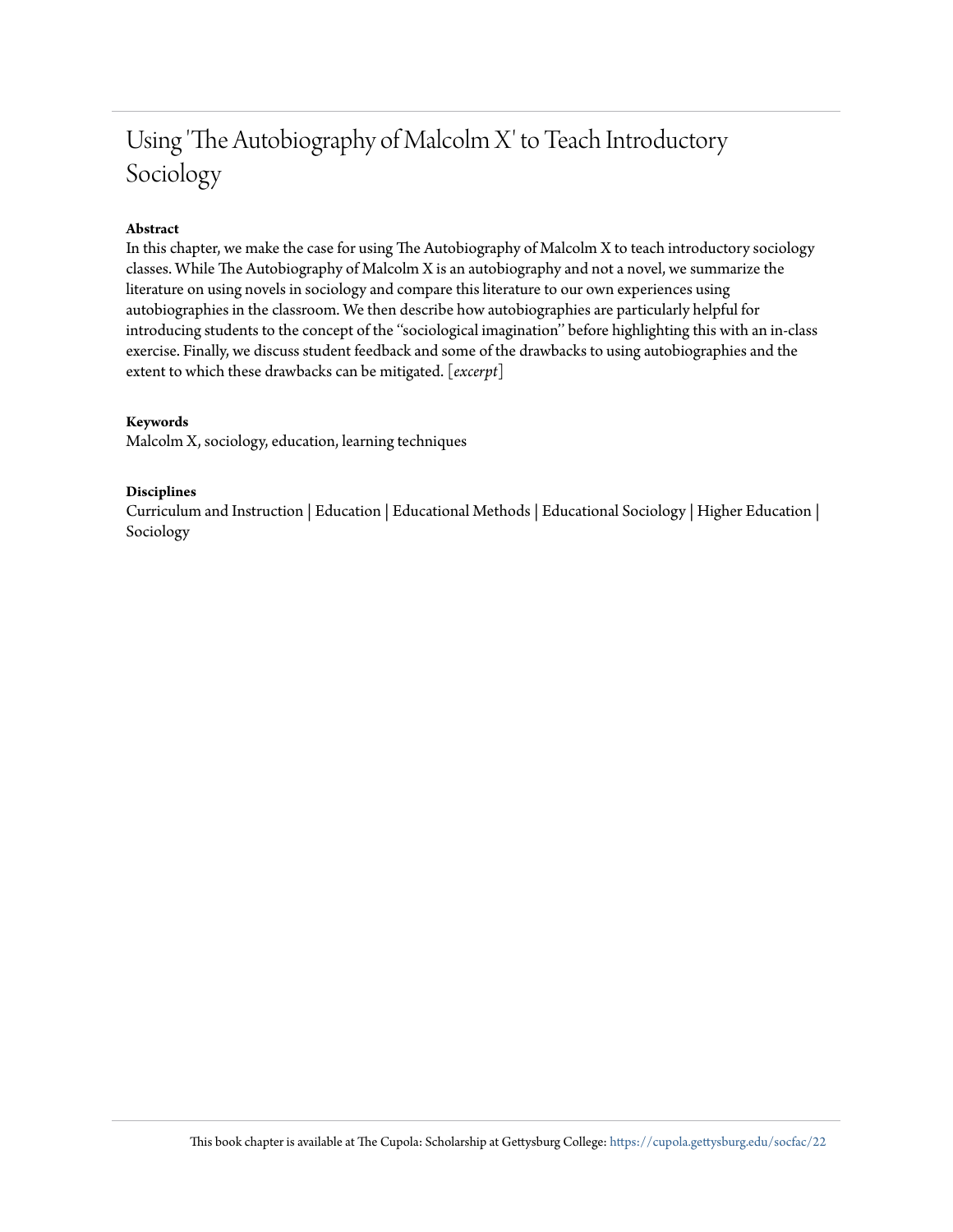# Using The Autobiography of Malcolm X to Teach Introductory Sociology

Brent Harger and Tim Hallett

# INTRODUCTION

Sociologist Joya Misra has argued that the success of introductory sociology classes hinges on making concepts lively and ''real'' (346). This can be problematic, because many students find the textbooks that are associated with these classes to be intimidating and dull. Informal classroom polls and feedback on student evaluations support this contention, suggesting that students will avoid reading from textbooks if at all possible. A study by Jay Howard found that only 40 percent of students ''Always'' or ''Usually'' read a traditional survey textbook when paired with a reader featuring common articles (200), and Hu and Kuh have found that over 18 percent of college students are academically disengaged (555). Combined, these findings highlight the importance of using readings that engage students. Textbooks are unlikely candidates, and some scholars have argued that instructors and students would be better off if textbooks were abandoned altogether (Westhues 92).

In our introduction to sociology classes, we have found that applying sociological concepts to the events in a book that students are interested in reading and eager to discuss is an effective way to make sociology lively and real. While much of the sociological literature focuses on the use of novels, we argue that both novels and autobiographies can engage readers and provide students in a diverse classroom with a common ground for the application of sociological concepts. Novels and autobiographies also provide instructors with a level of flexibility that is lost in the constraining organization of a single textbook (Westhues 89–90). Moreover, learning to apply concepts to the characters and events in a book eases the transition to applying these concepts to the students' own lives and provides a basis for class discussion about topics that not all students have personally experienced. Not every student will have experienced poverty, for example, but all students can apply concepts relating to poverty to the experiences of a character in a book, and in doing so gain a better sense of the different social contexts that others face.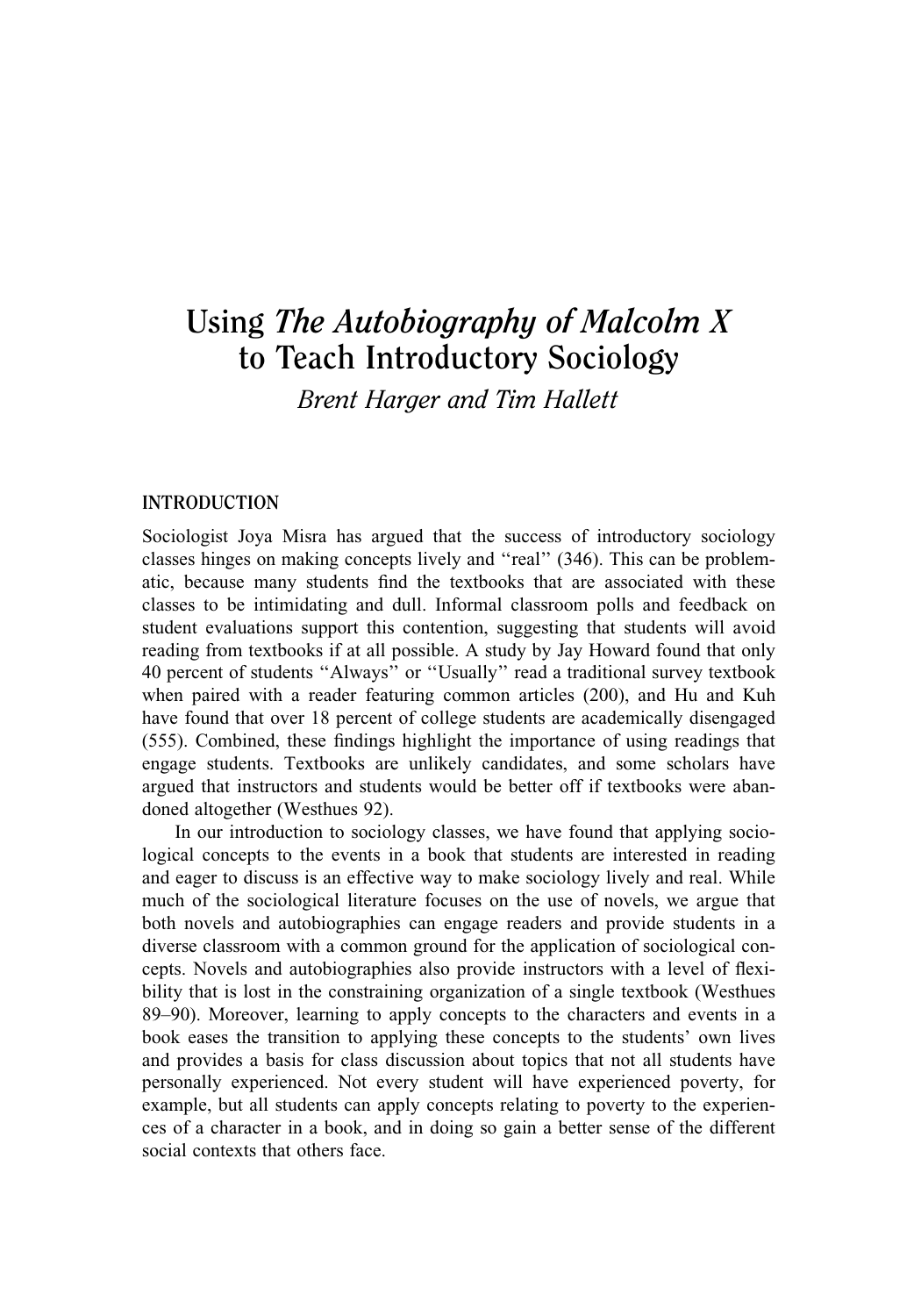In this chapter, we make the case for using The Autobiography of Malcolm X to teach introductory sociology classes. While The Autobiography of Malcolm  $X$  is an autobiography and not a novel, we summarize the literature on using novels in sociology and compare this literature to our own experiences using autobiographies in the classroom. We then describe how autobiographies are particularly helpful for introducing students to the concept of the ''sociological imagination'' before highlighting this with an in-class exercise. Finally, we discuss student feedback and some of the drawbacks to using autobiographies and the extent to which these drawbacks can be mitigated.

#### THE USE OF NOVELS IN SOCIOLOGY

The idea of using novels to teach sociology is not new. Various authors have described using novels in courses ranging from introduction to sociology (Laz, Lena and London, and Hartman) to social theory (Gotsch-Thomson) and the family (Clear, Cosbey, and Hall). Recently, a novel titled The Dancer's Gift: An Introductory Sociology Novel has been written specifically for use as an introductory reading (Kennedy, Zusman, Schacht, and Knox). Given this body of literature, it is clear that one need not reinvent the wheel when deciding how to implement books like novels into course readings.

Importantly, the literature also notes some of the drawbacks associated with choosing a novel over a textbook. Chief among these drawbacks is the amount of time and labor involved (Westhues 90–91). Time is needed to read potential works before a selection can be made, and a considerable amount of effort is required to prepare lectures that tie into specific events in a book and to organize lectures so that each reading corresponds to a day of classroom lecture and discussion. Another downside is that students themselves will not have a desk reference for class concepts and definitions, necessitating that a portion of class time be dedicated to teaching, learning, and documenting them in note form. To alleviate this issue, we use a form of ''guided notes'' in our classes (Heward). Guided notes are essentially partial lecture notes that we make available to students before each class. These notes are partial in the sense that two or three words that are important to understanding each concept are omitted and replaced with blank lines. For example, our definition of human agency is ''The actions of individuals or groups in society.'' In the guided notes that we provide to students, this definition is replaced with ''The \_\_\_\_\_\_\_ of individuals or groups in \_\_\_\_\_\_\_.'' Students then bring these partial notes to class, where they complete definitions and add examples as concepts are discussed. By providing students

with partial lecture notes, we allow students to spend less time copying wordfor-word definitions and more time focusing on examples and class discussion, while ensuring that students who do not come to class will not have the same notes as those who do.

While using a novel may make class preparation more challenging (especially the first time), we feel that the benefits—such as increased student interest and the broadening of student horizons—outweigh the costs. Lena and London, for example, describe beginning their classes by having students read One Flew Over the Cuckoo's Nest as early as possible, helping generate ''immediate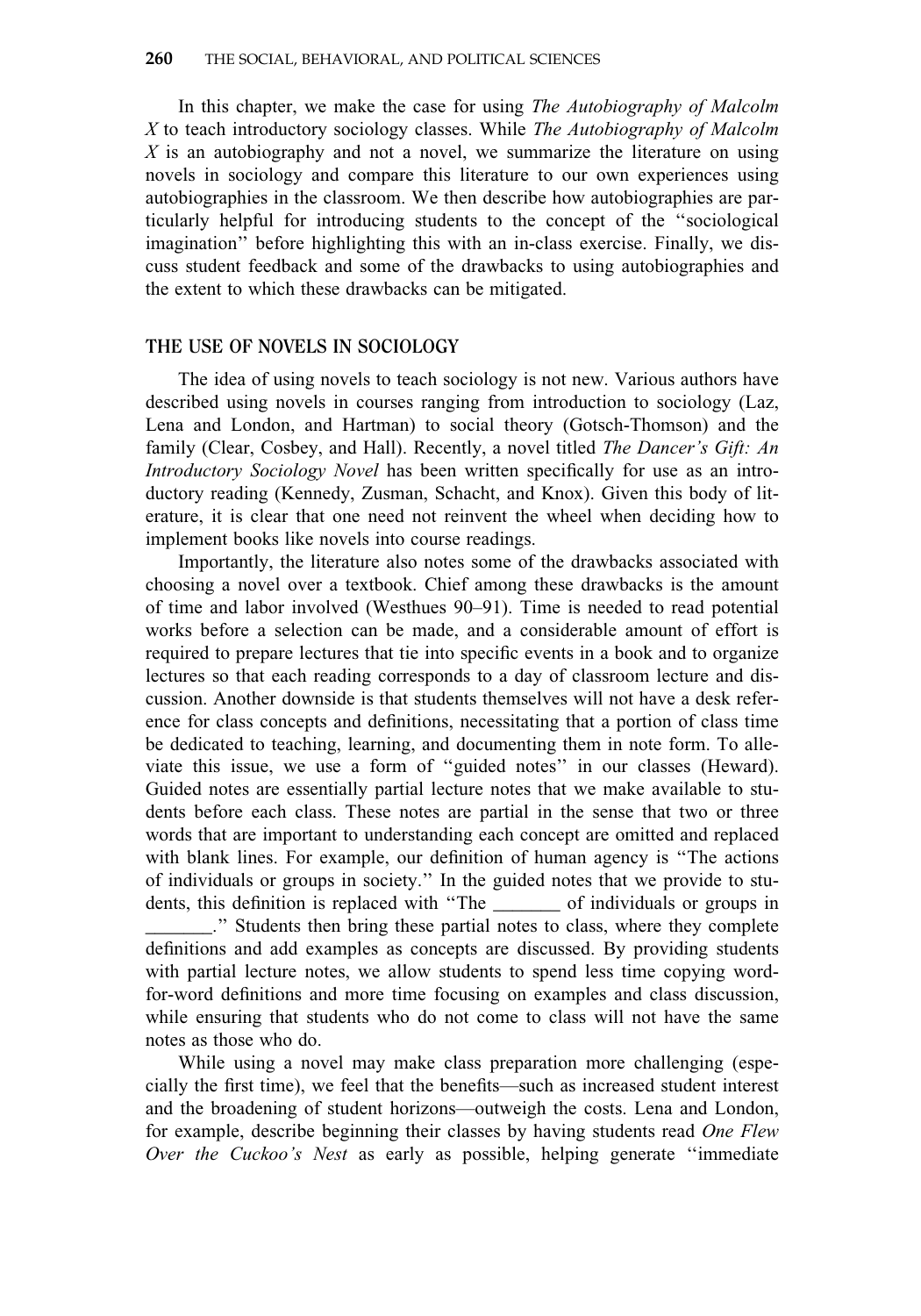interest and enthusiasm'' among their students (125). In her family course, Hall uses the novel A Thousand Acres to connect course themes and allow her students to apply the knowledge they have gained about topics such as family violence (370–71). Fitzgerald argues that novels allow students to gain a greater understanding of other cultures, stating that students ''can learn and understand the basic sociological concepts while discovering how a people live and why they make certain choices'' (244). These types of benefits have prompted us to exclude textbooks from our own introduction to sociology classes. Because events in novels often build on one another, we feel that novels can help students better understand complex issues such as racism. Rather than a single example of racism, then, students can see the way that one instance of racism affects a character's opinion toward another instance of racism, helping students to see the way that the social structure of racism is affected by individuals and, at the same time, constrains the options available to those individuals.

#### BEYOND NOVELS: AUTOBIOGRAPHIES IN THE CLASSROOM

While much of the sociological literature on using novels in the classroom focuses on specific books that can be used with specific courses, Hill provides instructors with suggested criteria for choosing a ''sociologically useful'' novel (39–40). Instructors, Hill argues, should find books that describe an array of major social institutions; represent diverse groups through well-defined characters; illustrate processes of social change, cooperation, and/or conflict; and utilize actual historical situations and events. In light of these criteria, we argue that autobiographies, in addition to novels, can be highly effective teaching tools.

The use of autobiographies is not unprecedented. Clear, for example, provides a list of fictional, biographical, and autobiographical works that are useful for teaching the sociology of family (218). A footnote to this work states:

While technically biography is outside the field of imaginative literature, Professor Clear could not be persuaded to distinguish between novels and biographies except by asterisks, which he reluctantly added to nonfiction items in his reading list. Since the line between modern novels and highly moving autobiographies is indeed at times a fine one, editorial yielding on the point will perhaps be forgiven by our readers. (217)

Clear recognizes that autobiographies, like novels, present students with interesting characters whose lives can be examined from a sociological perspective.

We argue that autobiographies are ideal teaching tools because sociology requires students to examine the intersections of human behavior with large-scale social structures and institutions in a way that they have likely never considered. Reading about real people and events helps to provide a concrete basis for students to see the world through the lens of sociology and to increase their levels of understanding. Discussing the effects of poverty on a character in a work of fiction, however compelling, may lead students to dismiss the relevance of social structures such as the economy or the education system on the basis that it is just "made up" by an author. The autobiography of a noted historical figure that lived through poverty, on the other hand, provides a concrete connection to the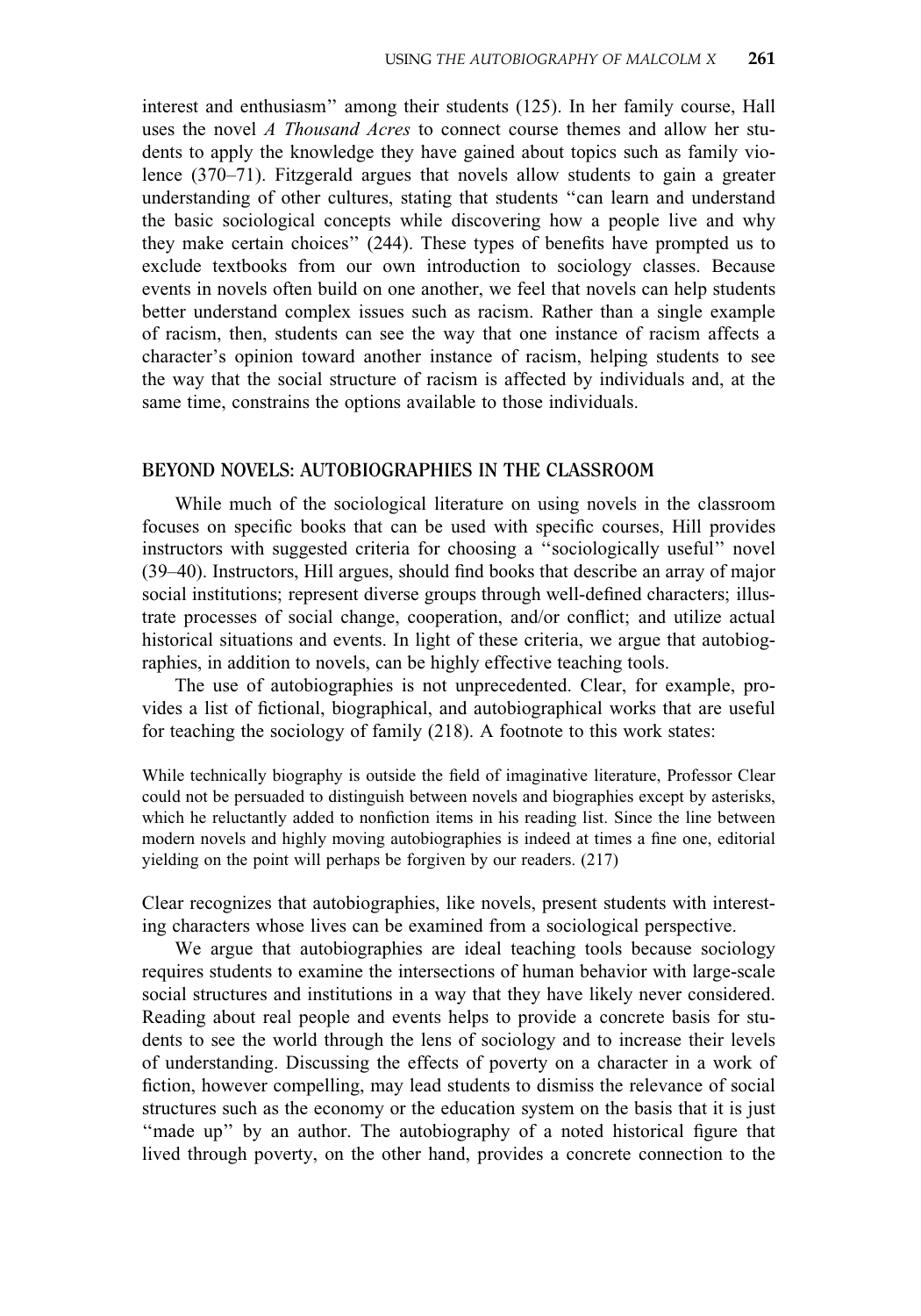topic and allows for further contextualization through other historical information such as newspaper and magazine articles or documentary films. This contextualization, coupled with autobiographical description, fits Misra's argument that we need to make concepts "real" to students.

### Autobiographies and the Sociological Imagination

Making concepts such as class, race, and gender real is only a small part of what we hope to accomplish in teaching introduction to sociology. Our overarching goal is to teach students to think sociologically and become, by the end of the semester, elementary sociologists in practice. This involves getting them to see the connections between social structures and the actions of individuals in society, what C. Wright Mills calls the sociological imagination. To quote Mills:

The sociological imagination enables us to grasp history and biography and the relations between the two within society ... It is the capacity to range from the most impersonal and remote transformations to the most intimate features of the human self—and to see the relations between the two.  $(6-7)$ 

The sociological imagination is a recognition that an individual's outcomes in life are not based solely on that individual's qualities. Rather, individuals are shaped by social structures just as the actions of individuals shape social structures. Mills provides unemployment as an example, noting the difference between one unemployed citizen in a city of 100,000 and 15 million unemployed citizens in a nation of 50 million. While the situation of the former may rightly be due to individual qualities, the situation of the latter is much more likely to be the result of the structure of opportunities, such as the economic and political institutions in a society.

In our classrooms, we use autobiographies to help students see the interplay between social structures and the agency of individuals. Like Mills, we view this interplay as the heart of sociology. For many students, seeing things in this way is difficult. Because American society privileges the ideology of the individual over a holistic knowledge of the social whole, thinking with the sociological imagination often seems ''unnatural'' to students. Using autobiographies to prompt students to think about the social whole instead of individual parts is a useful means to make thinking with the sociological imagination more natural and "real." The goal of our introduction to sociology classes is to use autobiographies to help students acquire the sociological imagination by examining the lives, experiences, and social contexts of the authors.

### THE AUTOBIOGRAPHY OF MALCOLM X

In our classes, we have found that *The Autobiography of Malcolm X* is an especially useful means to teach the sociological imagination. As a starting point, The Autobiography of Malcolm  $X$  is a captivating, well-written book. Even before the students turn a page, the book piques their curiosity because, though they often know that Malcolm X was somehow controversial and that Spike Lee made a movie about him, they know little or nothing about who he really was,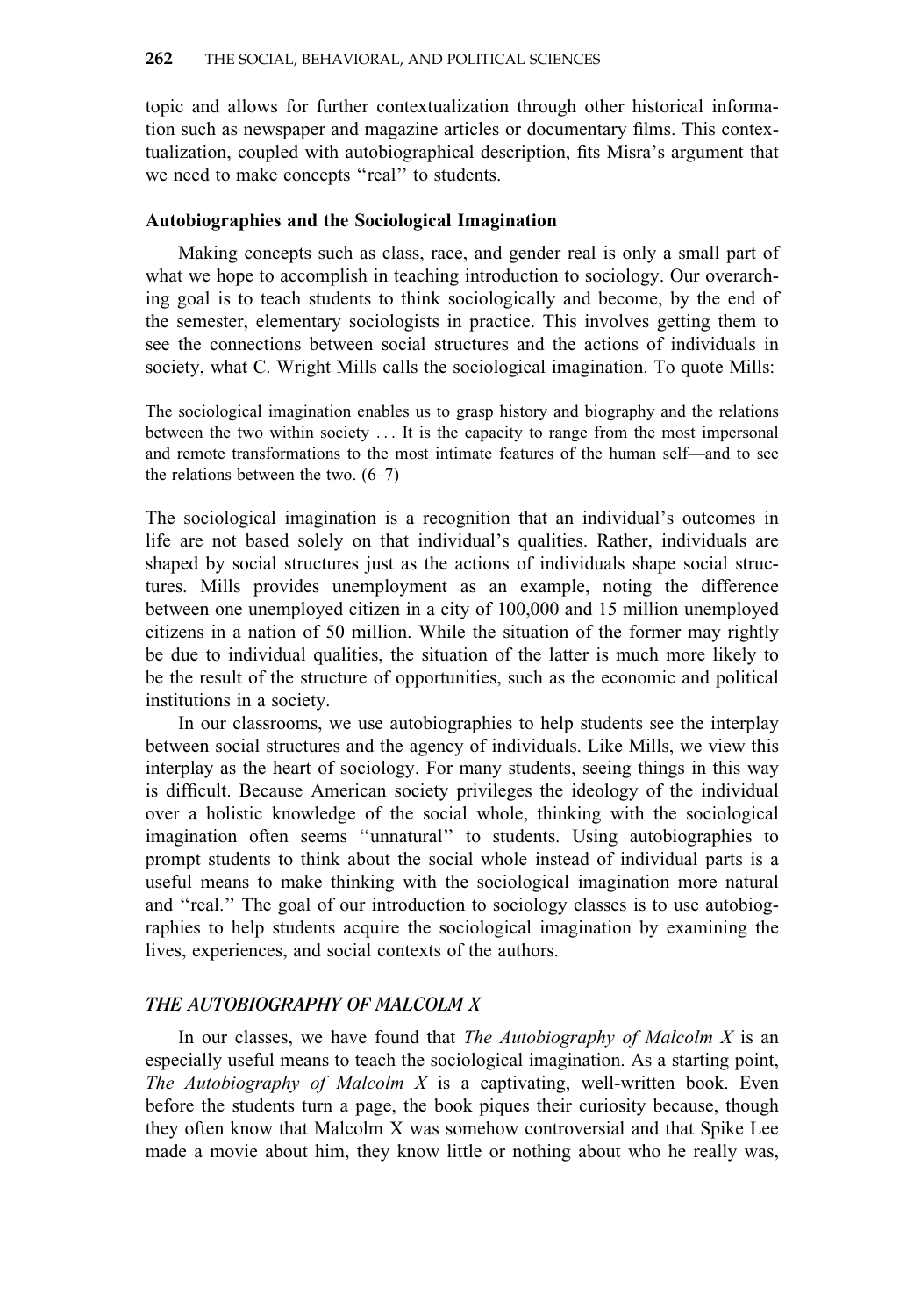what he did, and why. The Autobiography of Malcolm  $X$  is ideal for sociology because it is partly a story about individual transformation and change— Malcolm journeys from a rural hick to an urban hipster to a hustler, incarcerated criminal, minister in the Nation of Islam, pilgrim and follower of Orthodox Islam, and finally a Civil Rights leader—but it is also a story about the social structures that enabled and constrained this individual journey—institutional racism, the criminal justice system, religion, and social movements.

The actions and experiences of Malcolm X necessitate looking past the individual to see the social structures at work in the background, and the controversial nature of his life forces students to question their assumptions about society and their (typically privileged) positions in society. Early in the semester, we make a point of stating that students are not required to agree with Malcolm's worldview. Students are, however, required to think sociologically in an attempt to *under*stand why Malcolm's experiences with social institutions prompted him to act and think as he did, and in turn, how his actions and thoughts transformed society.

To demonstrate the utility of The Autobiography of Malcolm X, we now discuss one of the (many) highly salient excerpts from the book and how we use it in class. During Malcolm's youth, one particular encounter with a teacher had a large impact on his life. Malcolm was in seventh grade at a school in Lansing, Michigan, where he was one of the only African American students. Nonetheless, Malcolm was among the best students in the school, was popular and wellliked, and was even voted class president. We quote this excerpt at length, as to best illustrate how we use it in class:

Somehow I happened to be alone in the classroom with Mr. Ostrowski, my English teacher ... I had gotten some of my best marks under him, and he had always made me feel that he liked me. He was, as I have mentioned, a natural-born ''advisor,'' about what you ought to read, to do, or think—about any and everything ...

I know that he probably meant well in what he happened to advise me that day. I doubt that he meant any harm. It was just in his nature as an American white man. I was one of his top students, one of the school's top students—but all he could see for me was the kind of future ''in your place'' that almost all white people see for black people.

He told me, ''Malcolm, you ought to be thinking about a career. Have you been giving it thought?''

The truth is, I hadn't. I never had figured out why I told him, ''Well, yes, sir, I've been thinking I'd like to be a lawyer.'' Lansing certainly had no Negro lawyers—or doctors either—in those days, to hold up an image I might have aspired to. All I really knew for certain was that a lawyer didn't wash dishes, as I was doing.

Mr. Ostrowski looked surprised ... He kind of half-smiled and said, ''Malcolm, one of life's first needs is for us to be realistic. Don't misunderstand me, now. We all here like you, you know that. But you've got to be realistic about being a nigger. A lawyer that's no realistic goal for a nigger. You need to think about something you *can* be. You're good with your hands—making things. Everybody admires your carpentry shop work. Why don't you plan on carpentry? People like you as a person—you'd get all kinds of work.''

The more I thought afterwards about what he said, the more uneasy it made me.... What made it really begin to disturb me was Mr. Ostrowski's advice to others in my class—all of them white ... They all reported that Mr. Ostrowski had encouraged what they had wanted. Yet nearly none of them had earned marks equal to mine.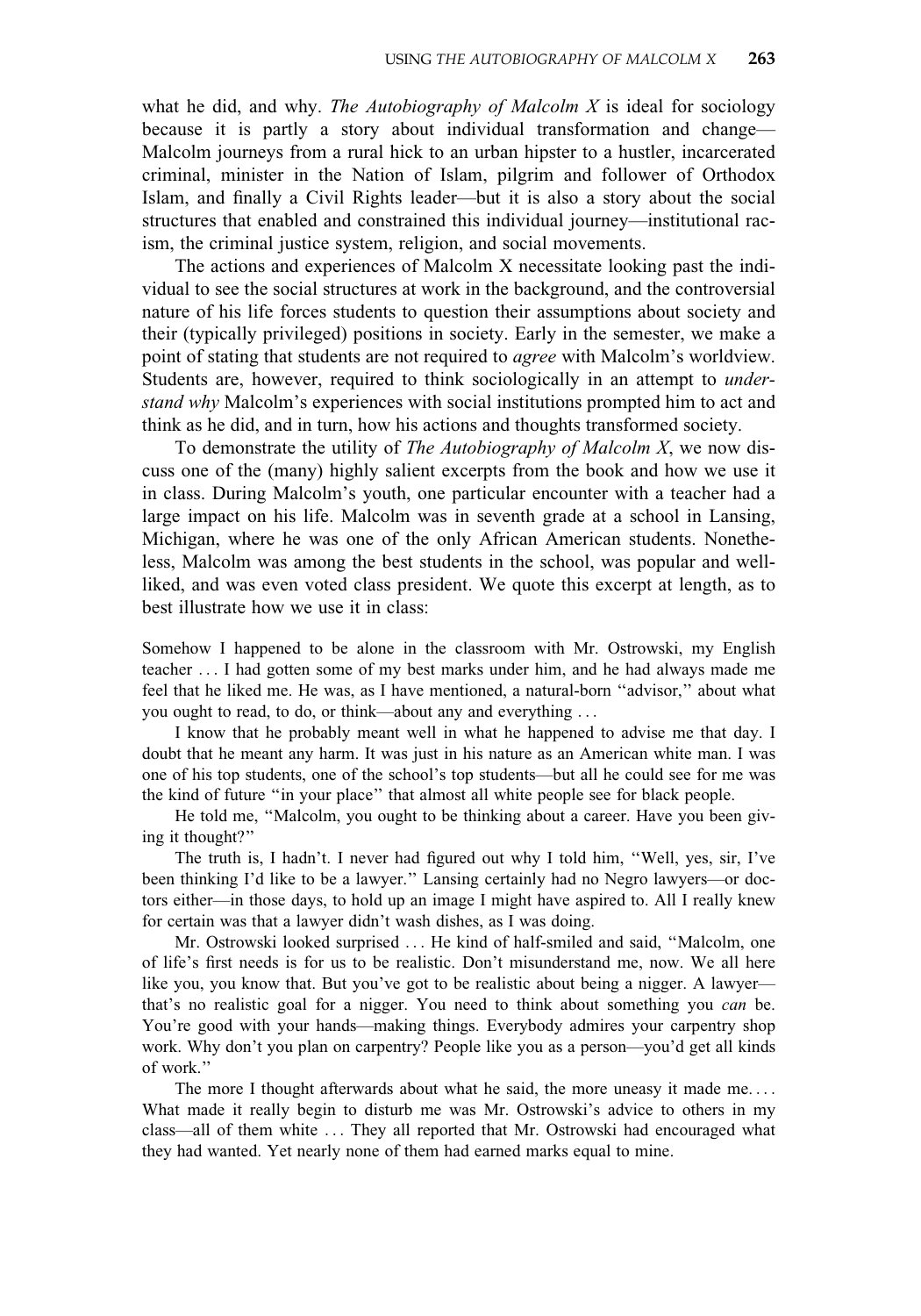It was a surprising thing that I had never thought of it that way before, but I realized that whatever I wasn't, I was smarter than nearly all of those white kids. But apparently I was still not intelligent enough, in their eyes, to become whatever I wanted to be.

It was then that I began to change—inside. (Haley 43–44)

We begin the class exercise by having two students read this excerpt aloud in class. One student reads the dialogue from Malcolm, another student reads Mr. Ostrowski's dialogue, and the instructor acts as the narrator. (In the class exercise, we strike the offensive word ''nigger'' from the text, substituting it with ''n—ger'' and we refrain from saying it aloud. We also explain doing so to the class before the reading. This allows the class to recognize the historical context and the sensitive racial legacy of the word without using it in a hurtful way.) Next, we have the students form groups and discuss three questions: (1) Where in the excerpt can we see individual actions and decisions? (This is the class definition for ''human agency.'') (2) Where in the excerpt can we see the weight of society, things that are beyond one's immediate control but that exert a force on one's life? (This is the definition for ''social structure'' in the class.) (3) How can we understand the relationship between the two? (Thinking with the sociological imagination.)

The students are immediately able to recognize and discuss a number of individual actions and decisions in the excerpt, though they begin to do so from a limited perspective. They tend to focus on Malcolm and recognize the individual intelligence and hard work that led him to get some of his ''best marks'' in Mr. Ostrowski's class and to be one of the school's ''top students.'' They also note Malcolm's effort and desire to succeed in school and become a lawyer. Finally, they note that, after this painful interaction, Malcolm ''began to change.'' This interaction is prominent in the book, because afterward Malcolm decides to leave Lansing for Boston, embarking on a path that would lead him to a life of crime, incarceration, and eventually to the Nation of Islam and his controversial views on race before finally taking on the role of a Civil Rights leader.

At this point the classroom discussion slows until we ask, "Who else in this excerpt is acting in important ways?'' Then the students begin to think beyond Malcolm and focus on Mr. Ostrowski. They note that Mr. Ostrowski belittles Malcolm by calling him a "nigger," and telling him to be a carpenter rather than a lawyer. The students are typically angered by this individual action, since Mr. Ostrowski supported the other (white) students, and since Malcolm was smart and hard working.

To prompt the students to think further about these individual actions, we ask, ''What could Malcolm and Mr. Ostrowski have done differently?'' The students comment that Mr. Ostrowski could have supported Malcolm as he had supported Malcolm's white classmates. They also comment that Malcolm, instead of leaving Lansing and embarking on a life of crime, could have stayed and continued to work hard to become a lawyer in spite of people like Mr. Ostrowski, or he could have decided that Mr. Ostrowski was ''right'' and tried to become a carpenter.

Once we have gotten the students to think beyond the actions of a single individual, we follow up with the question about the weight of society. In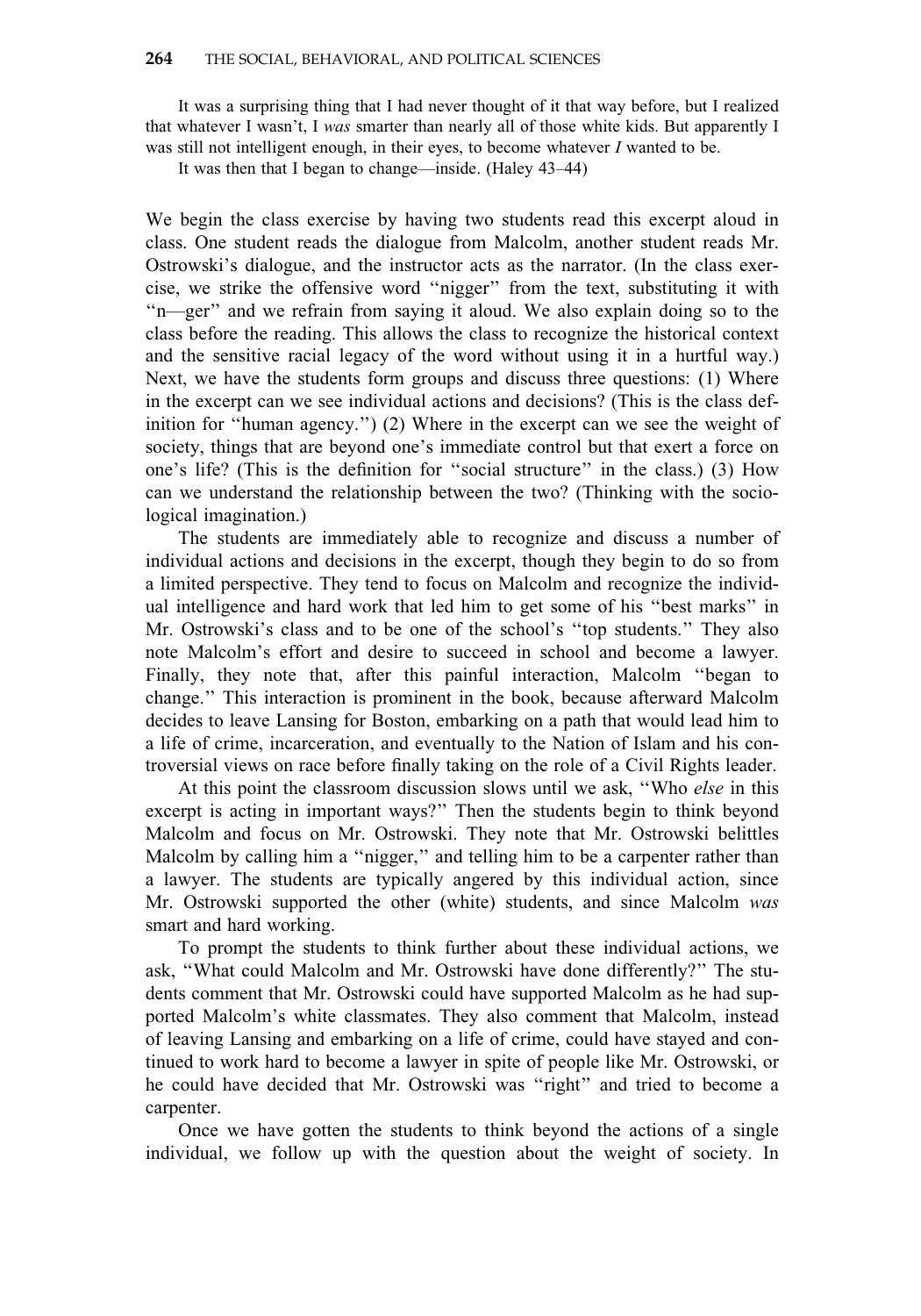looking at the excerpt, the students recognize the social inequality that existed in the labor market at the time. Malcolm admits in his own words that Lansing "had no Negro lawyers—or doctors either—in those days." The jobs that were available for African Americans were menial ones, such as Malcolm's job washing dishes. These kinds of labor market effects were beyond Malcolm's (and Mr. Ostrowski's) immediate control. The students recognize that this entire excerpt took place in a school, and though Lansing was in the North, educational opportunities were still limited for African Americans, despite their best individual efforts. At the time, Malcolm could have gotten straight As and still been denied admission to a good college, making his effort to become a lawyer impossible, regardless of his own actions or Mr. Ostrowski's.

Finally, we talk about the connection between these individual actions and social structures. One of the interesting quotes in this regard is Malcolm's comment on Mr. Ostrowski: ''I know that he probably meant well in what he happened to advise me that day. I doubt that he meant any harm. It was just in his nature as an American white man.'' By acting as he did, Mr. Ostrowski was acting under the weight of, and in accordance with, social structure. Mr. Ostrowski's words were cruel, and they reflected the cruel reality of society. In fact, it is through Mr. Ostrowski's actions that Malcolm feels the weight of social structure. By trying to become a lawyer, Malcolm was acting against the limited opportunity structure of that social era. However, in response to this negative interaction (and the social structure behind it), Malcolm gave up on the goal of becoming a lawyer. As he said, ''I began to change.'' Ironically, though he did not decide to become a carpenter, by going to Boston and becoming a criminal, Malcolm was still acting in a way that reflected and maintained the limited opportunity structure that confronted African Americans. Fortunately, in the end, his actions as a Civil Rights leader went far in the effort to change this social structure for generations to come.

Once we have gotten the students to begin thinking with the sociological imagination, we use this excerpt to bring four additional concepts to life: prejudice, discrimination, racism, and institutional racism. The discussion involving these concepts and this excerpt is among the most lively and engaging of the semester. First, we define prejudice as ''holding preconceived ideas about a person or group,'' literally to prejudge (Giddens 401), and we ask the students if they think Mr. Ostrowski was being prejudice. Because Mr. Ostrowski seems to hold onto a limited view of what African Americans can do (''A lawyer—that's no realistic goal for a nigger. You need to think about something you can be''), despite the fact that Malcom was a top student, the vast majority of the students in our class argue that Mr. Ostrowski did have preconceived ideas and was indeed prejudice.

Then we define discrimination as ''behavior that denies the members of a group resources or rewards available to others'' (Giddens 397), and we ask the students if Mr. Ostrowski was discriminating. The students soon realize that the key to this argument is the extent to which the support (in the form of ''advice'' and ''encouragement'') that Mr. Ostrowski gave the white students but not to Malcolm "counts" as an important resource or reward. Most students argue that this kind support is an important resource, the very type of thing that can help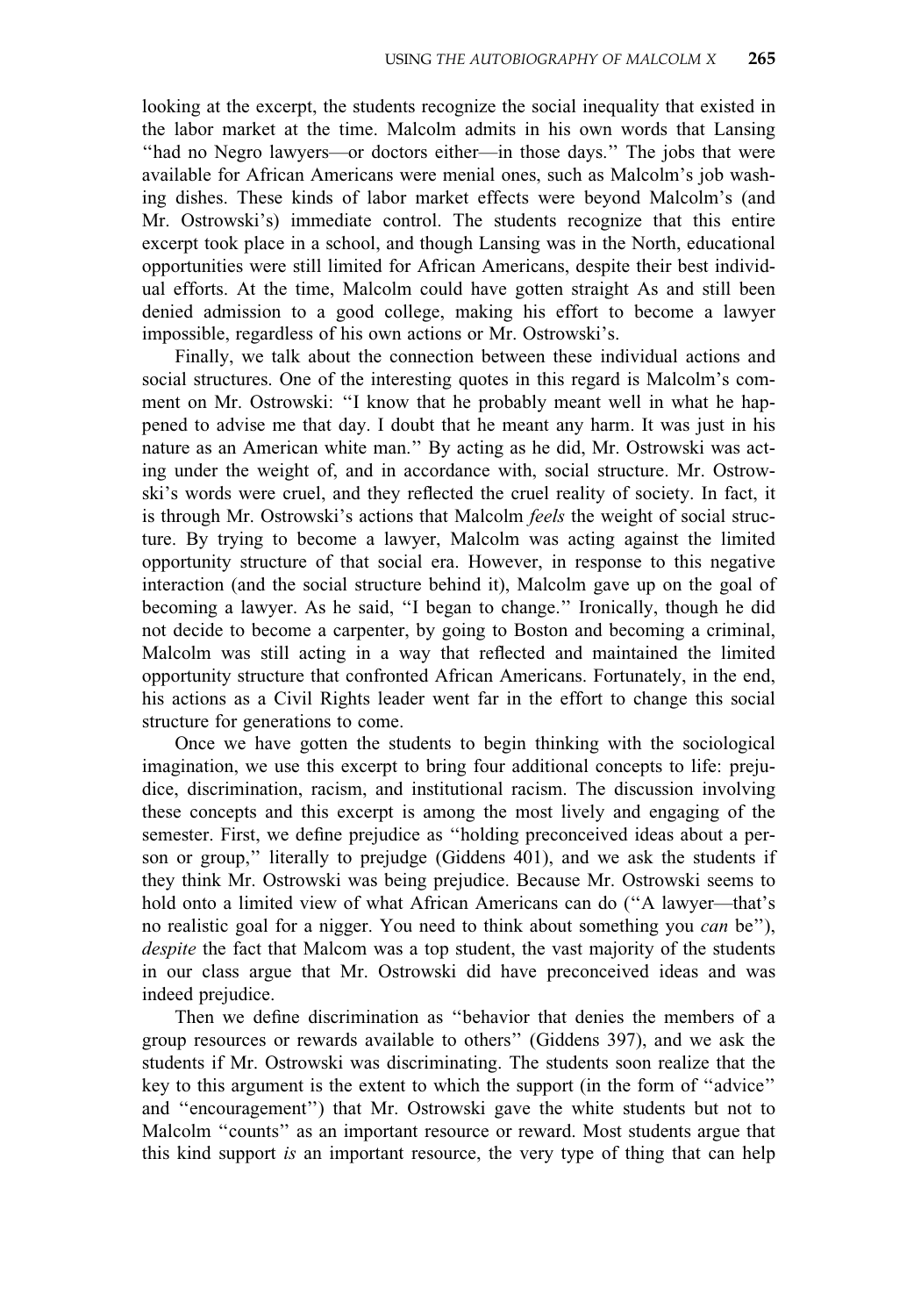someone get into college and eventually law school. A smaller segment of the students argue that, because this support is ''vague'' and not material in nature (like giving or withholding an actual job), it is not discrimination. Throughout this discussion, what we are most excited to see is how the students use the concepts and the text to make arguments and think critically. We force them to be skilled in their arguments and to support their view, but we do not force them to interpret the excerpt one way or another.

Next we define racism as discrimination against the members of a racial group by a powerful other, or ''a special form of discrimination based on race'' (Henslin 210). The student's arguments in this regard usually flow from the earlier discussion of discrimination. If the students felt that Mr. Ostrowski was withholding important resources from Malcolm, the excerpt provides them with considerable ammunition to argue that this discrimination was based on race.

In discussing racism in relation to this passage, another interesting issue arises that involves ''intent.'' Some students use the excerpt to modify the definition of racism to focus on intentional efforts. For these students, though they uniformly feel that Mr. Ostrowski was ''wrong,'' they focus on Malcolm's comment ''I doubt that he meant any harm.'' To these students, the larger issue is the limited opportunities provided to African Americans at the time, and not Mr. Ostrowski's painful advice to Malcolm. As instructors, we use this opportunity to introduce the concept of institutional racism, which we define as ''patterns of discrimination based on race that have become structured into existing social institutions'' (Giddens 401). The concept of institutional racism brings the class back to the earlier discussion of social structure, and the racial inequalities that had been built into the job market and the education system. Whether or not the students think that Mr. Ostrowski's actions were malicious, the students can see that Mr. Ostrowski's actions were indeed in response to, and effectively in support of, institutional racism.

Through exercises like these our students start to acquire the sociological imagination, and they are better equipped to read the rest of the book holistically. While this excerpt on its own does not reveal why Malcolm advocated the controversial views expressed later in the book, students can see this excerpt as one piece of a larger sociological puzzle that reveals how the social structures of racism and discrimination influenced Malcolm's thoughts and actions. By connecting Malcolm's experience as a child when his father was murdered by white supremacists with this interaction with Mr. Ostrowski and the examples of institutional racism throughout the book, students begin to see how social structures placed a limit on what Malcolm was able to become. They are better able to understand why Malcolm dropped out of school and gave up legitimate work for a life of crime. By making these connections, they are able to understand why Malcolm came to accept the Nation of Islam's teaching that ''the white man is the devil'' before he reversed his views in light of his experience with Orthodox Islam. They are also able to see how, over time, Malcolm's actions helped to change the structure of institutional racism, which limited his own life chances. Even though students do not have to agree with Malcolm's final view of the "race problem" in America, they are able to understand where that view came from and its implications for society.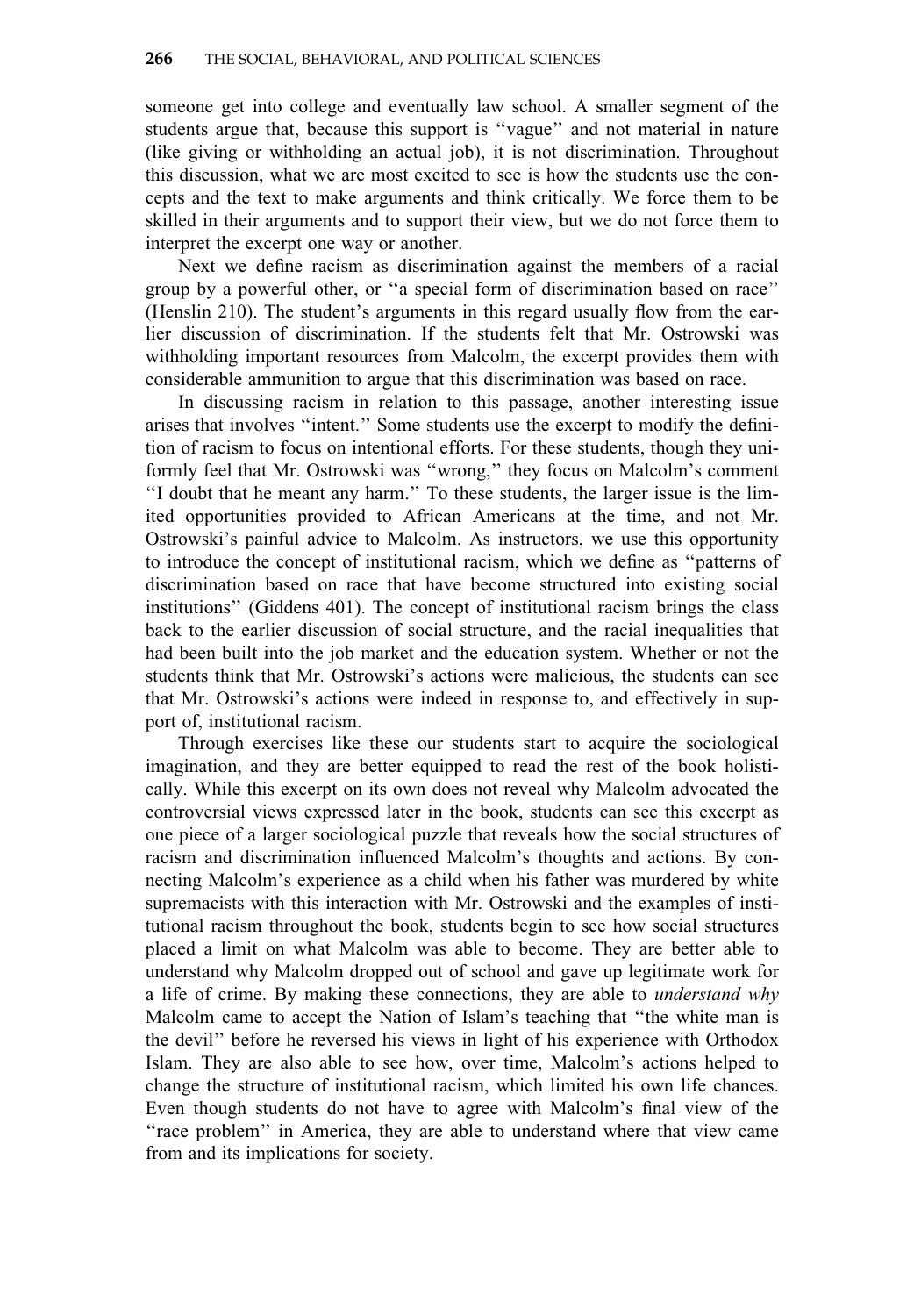It is through reading *The Autobiography of Malcolm X* with this kind of sociological imagination that students *become* sociologists. This interplay is developed further through the use of concrete examples from the 1950s and 1960s. Because Malcolm X was a real person, we are able to provide students with historical newspaper accounts of the events he describes in his autobiography and show video clips from his speeches. We are able to provide additional context to help students see how structure and agency intertwine not just for Malcolm X, but for all people, past and present. This approach is similar to those that Kaufman (309) and Hanson (235) advocate—that is, providing students with historical documents to demonstrate the impact of social structures on the lives of individuals—to help students understand the sociological imagination.

Once students have started to think sociologically, this thought process extends to essays, written exams, and papers where students further cultivate their sociological abilities. A short essay assignment, for example, might ask students to compare the social structures that Malcolm faced in the 1960s with those that African Americans face today, prompting students to make explicit connections between historical events, social change, and their own social worlds. This is reinforced when students take the first exam and answer essay questions asking them to examine a social structure such as the education system or the criminal justice system and discuss how it affects the actions and life chances of individuals. In a question like this, students may draw on Malcolm's negative and limited experience in the formal education system and compare this with how he educated himself during his time in prison, while reflecting that Malcolm's informal but extensive self-education was only possible after he had been moved to a medium-security prison that operated without bars and where Malcolm had constant access to an extraordinary library. In the final paper for the class, students are required to use course concepts as a means to think with the sociological imagination while comparing and contrasting their lives to the life of one of the main characters in one of the autobiographies that we read over the course of the semester. Despite the fact that the overwhelming majority of the students in our classes are white, most students choose to compare and contrast their lives to Malcolm X. The sociological imagination helps them to see that, although in many ways their lives are different from Malcolm's, everyone feels the weight of various social structures, and everyone acts in relation to those broader structures. Thinking this way helps students to uncover unexpected similarities to a radical black man living fifty years ago, and to think about their own lives in a richer, broader way.

#### STUDENT FEEDBACK

When asked informally at the end of the semester what they will take away from our classes, students commonly mention The Autobiography of Malcolm X. We have examined formal data from departmental student evaluations to determine whether students enjoy reading autobiographies as a part of the class. These evaluation data cover eleven class sections from the fall of 2003 through the summer of 2006 and contain responses from 560 students. In response to the open-ended question ''What did you like most about this course?'' 22.1 percent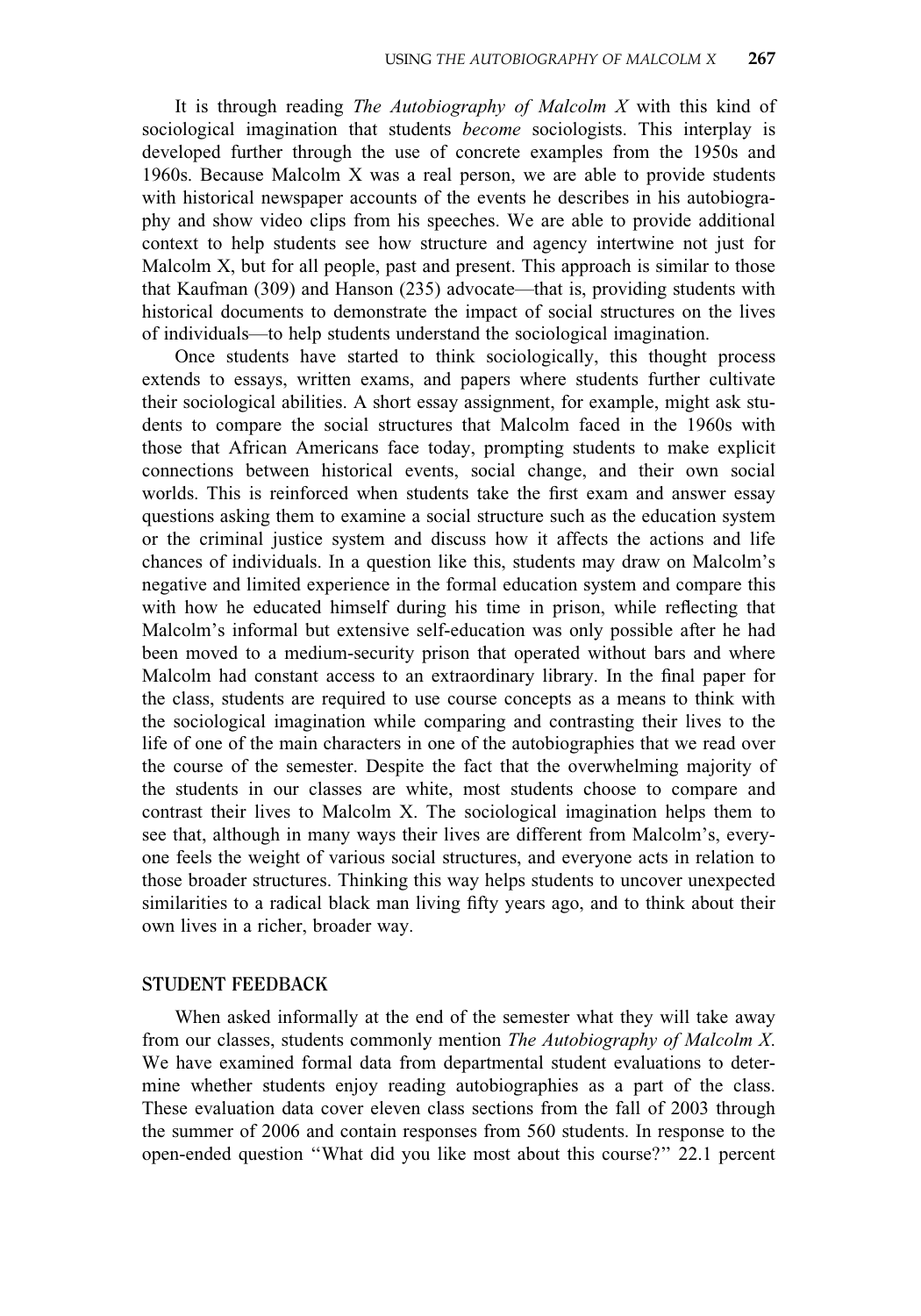of students responded that they liked the readings most and an additional 6.1 percent noted that they liked not having a textbook. Comments in response to this question included one student who said, ''I enjoyed the practical application applying the sociology concepts to the real lives of different people across society.'' In line with this comment, another student noted that it was beneficial not having a textbook because students ''could actually apply what we learned in class to readings and life.'' These comments support our contention that students prefer autobiographies to traditional textbooks as well as our belief that these books help students understand the sociological imagination.

In response to another open-ended question asking students to list any readings that they thought were valuable, 43.9 percent responded that they thought The Autobiography of Malcolm X specifically was valuable and another 15.1 percent responded that all readings were valuable. Combined, these responses indicate that 59.1 percent of students considered  $Malcolm X$  to be particularly valuable. Conversely, only 5 percent of students stated that they thought either The Autobiography of Malcolm  $X$  or all readings were unsatisfactory. In response to these questions about whether readings were valuable, one student stated that the ''use of autobiographies [was] better than standard textbooks [and] made lectures more interesting.'' This student also noted that the use of autobiographies made it "easier to provide examples for terms." Another student wrote that Mal- $\text{colm } X$  was valuable "although I didn't agree about anything he said. It made me try to see things in other views." These comments also suggest that The Autobiography of Malcolm  $X$  is a particularly strong book for use in teaching introductory sociology despite the fact that students themselves might not agree with the words or actions of Malcolm X.

Considering how much student opinion tends to vary, with one student often enjoying an aspect of a course for each student who dislikes that same aspect, these results suggest that students do enjoy these kinds of readings and exercises. When coupled with the learning that we see in the essays, exams, and final paper, we are confident in our conclusion that The Autobiography of Malcolm  $X$ provides students with an excellent introduction to sociological thinking.

#### Drawbacks

While we believe that autobiographies are excellent tools to help introduce students to the sociological imagination, it would be naïve to think that there are no drawbacks, and it would be unfair if we did not discuss them. Among these is a problem related to the charge that novels are ''just made up.'' While supposedly based on facts and actual events, we recognize that there is an amount of fictionalization involved in writing an autobiography. This fictionalization may involve condensing numerous secondary characters into one, changing information about individuals the author does not wish to identify, or simply fleshing out conversations that are only partially remembered. While we have never heard students use these criticisms, recent news stories surrounding James Frey's book A Million Little Pieces suggest that we may have to address them in the future.

To some extent this problem is mitigated by the fact that Malcolm X was a public figure, so book facts can be checked against those of newspaper reports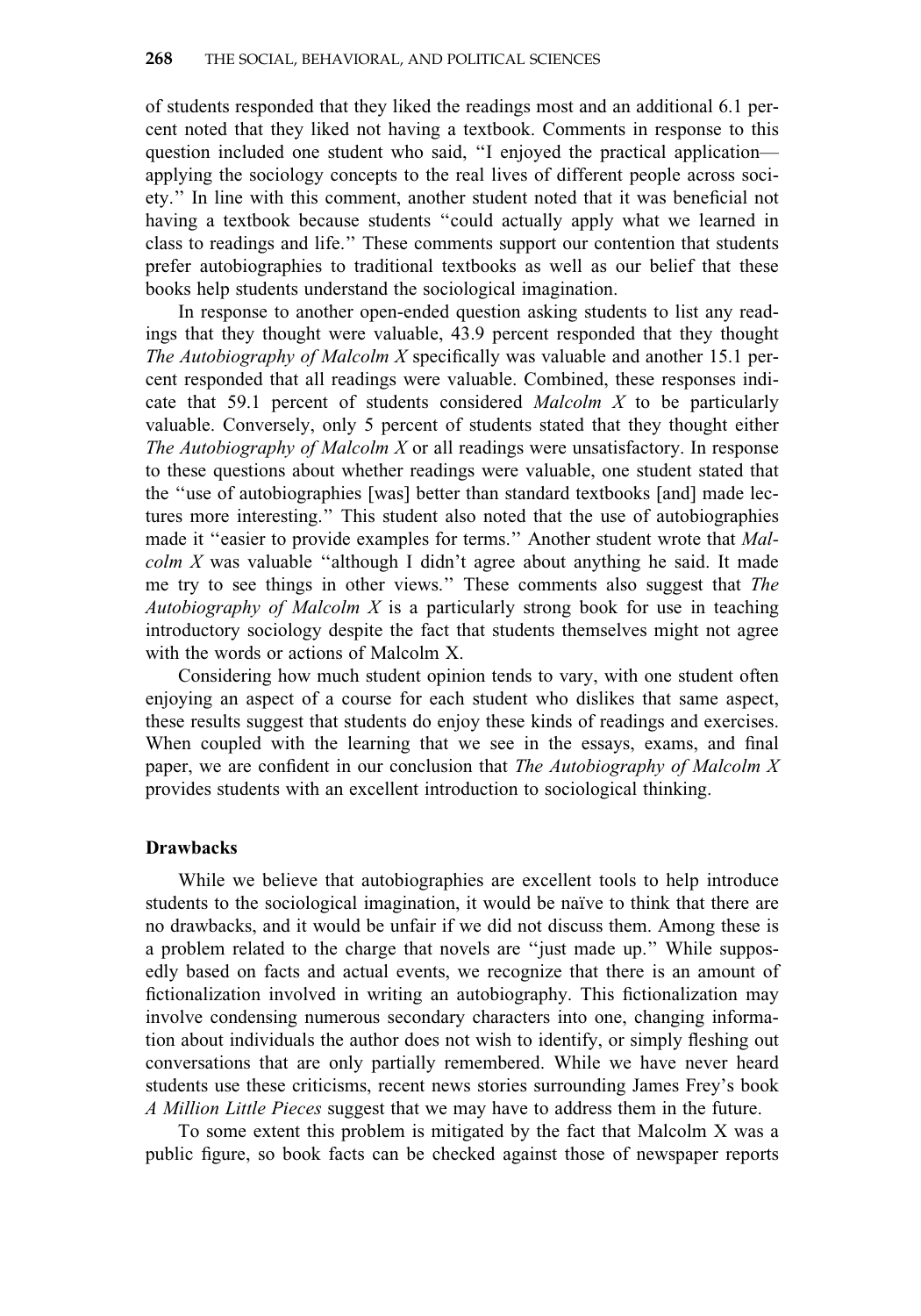and arrest records. In the classroom we acknowledge that Malcolm's perspective of certain events may be different than that of others at the time. By providing historical newspapers covering some of the same events, we invite students to examine differences in perspective without claiming that any view is "right" or ''wrong.'' In many cases, students find that events in the book are depicted by Malcolm X in the same way as by reporters for the *New York Times*, supporting his credibility.

Another drawback to using autobiographies or novels is that some students simply do not enjoy reading. The Autobiography of Malcolm X is 523 pages and, though we break it up over a number of weeks, some students will lose interest. We try to decrease this problem by putting statements about the required reading in our syllabi and discussing it on the first day of class. We also note that reading fifty pages of an autobiography is generally more enjoyable than reading a thirty-page textbook chapter. Nonetheless, in a class of eighty students, it is not unusual to have ten students withdraw after seeing the required readings on the syllabus. Students who add the class late then face the challenge of catching up on these engaging but lengthy readings. And, like other more traditional classes, there are always students who stick with the course but react negatively to any sizable reading. For these students, we can only hope that our classroom examples and discussions will spark an interest that makes them want to do the required reading. We do believe that our classes have helped students who had not been ''readers'' to become so.

There are also drawbacks to using *The Autobiography of Malcolm X* in particular. Malcolm X continues to be a controversial figure and his statements are often offensive. Making disclaimers before embarking on the readings are helpful in this regard. However, there are always a handful of students who are unable to set aside their personal views about Malcolm X to see the bigger picture. Malcolm X's rhetoric puts the white students in our classes on guard. The defensiveness of the white students has the unfortunate unintended effect of making the minority students uncomfortable at times. We protect against this by emphasizing that minority populations are heterogeneous in their views, and as examples such as Martin Luther King Jr. attest, Malcolm X does not represent the views of all African Americans. Since minority students may be reticent to express their thoughts and feelings in this context, we do our best to informally gauge their feelings and to talk with them in less-intimidating contexts, for example, before and after classes and in office hours.

We do not want to overstate these challenges. They are real but infrequent, and if the benefits of teaching autobiographies did not outweigh the costs, we would have changed our approach long ago.

#### **CONCLUSION**

In sociology classes, the use of autobiographies provides the instructor with opportunities for increased flexibility and additional contextualization and provides students with a common ground for the application of course concepts and a potential bridge to the understanding of their own experiences through the sociological imagination. Class evaluations and informal conversations support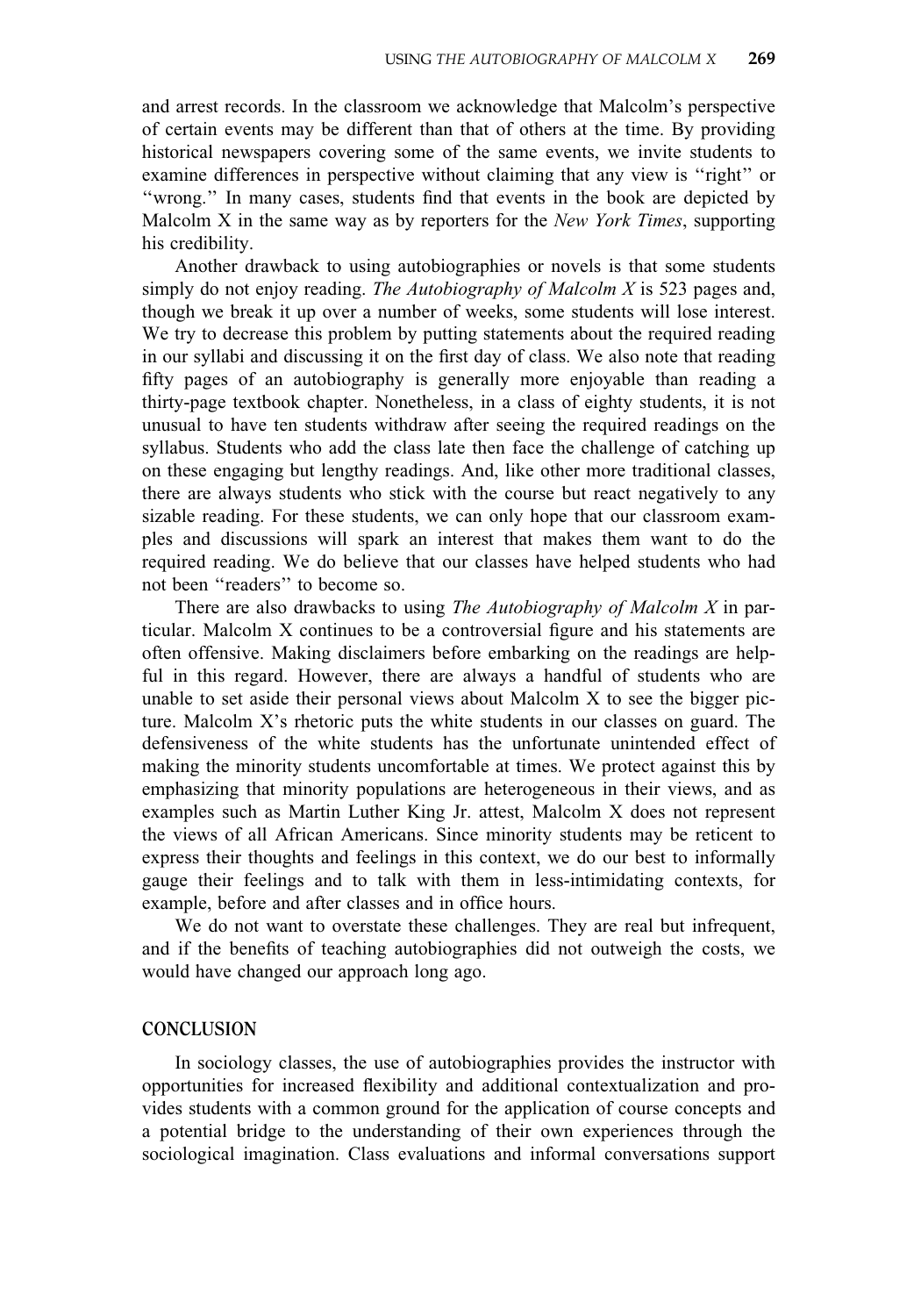our contention that students enjoy learning about sociology in this way. The added possibility for contextualization with autobiographies and the fact that they are based on a person's life experiences make them ideal for introducing students to sociology, because students in our classes are being introduced to ideas that may seem counterintuitive. In situations such as this, we believe that the more contextual information we can supply to support students' developing sociological imaginations, the better.

Autobiographies can help students take the first step toward thinking holistically about the interconnections of social structures and human agency in their own lives and those of others. And yet, in the literature about teaching sociology, autobiographies are largely ignored. One possible reason for the lack of attention given to autobiographies is their functional similarity with novels. Because many of the teaching methods, benefits, and drawbacks associated with novels also apply to autobiographies, instructors who use autobiographies can refer in part to the existing literature. Despite these similarities, the literature can benefit from further classroom experimentation and scholarship on the use of autobiographies and the similarities and differences between teaching novels and autobiographies.

Although we have discussed some of the drawbacks to using novels or autobiographies in the classroom, we believe that the included example of Malcolm's interaction with his teacher Mr. Ostrowski demonstrates the potential for learning that these books hold. At the same time, the detailed nature of this exercise shows the amount of time and work it takes to prepare class exercises without the support of a textbook. The question, then, is whether student engagement and learning are increased enough to justify the added time and effort spent on class preparation. For us, the answer comes both during the semester as we see students begin to apply the sociological imagination to the readings and at the end of the semester when students reflect on what they have learned. On evaluations and in informal conversations, students frequently cite The Autobiography of Malcolm X and the focus on applying concepts to real events as one of the highlights of the course, noting how beneficial these techniques are in developing their understanding of sociology. We have never heard a student describe a textbook as the highlight of a course.

### WORKS CITED

- Berg, Ellen. ''An Introduction to Sociology Using Short Stories and Films: Reshaping the Cookie Cutter and Redecorating the Cookie.'' Teaching Sociology 20 (1992): 265– 69.
- Clear, Val. ''Marriage Education through Novels and Biography.'' Journal of Marriage and the Family 28 (1966): 217–19.
- Cosbey, Janet. ''Using Contemporary Fiction to Teach Family Issues.'' Teaching Sociology 25 (1997): 227–33.
- Fitzgerald, Charlotte D. ''Exploring Race in the Classroom: Guidelines for Selecting the 'Right' Novel.'' Teaching Sociology 20 (1992): 244–47.
- Giddens, Anthony. Introduction to Sociology. New York: W. W. Norton, 1996.
- Gotsch-Thomson, Susan. ''The Integration of Gender into the Teaching of Classical Social Theory: Help from The Handmaid's Tale." Teaching Sociology 18 (1990): 69–73.